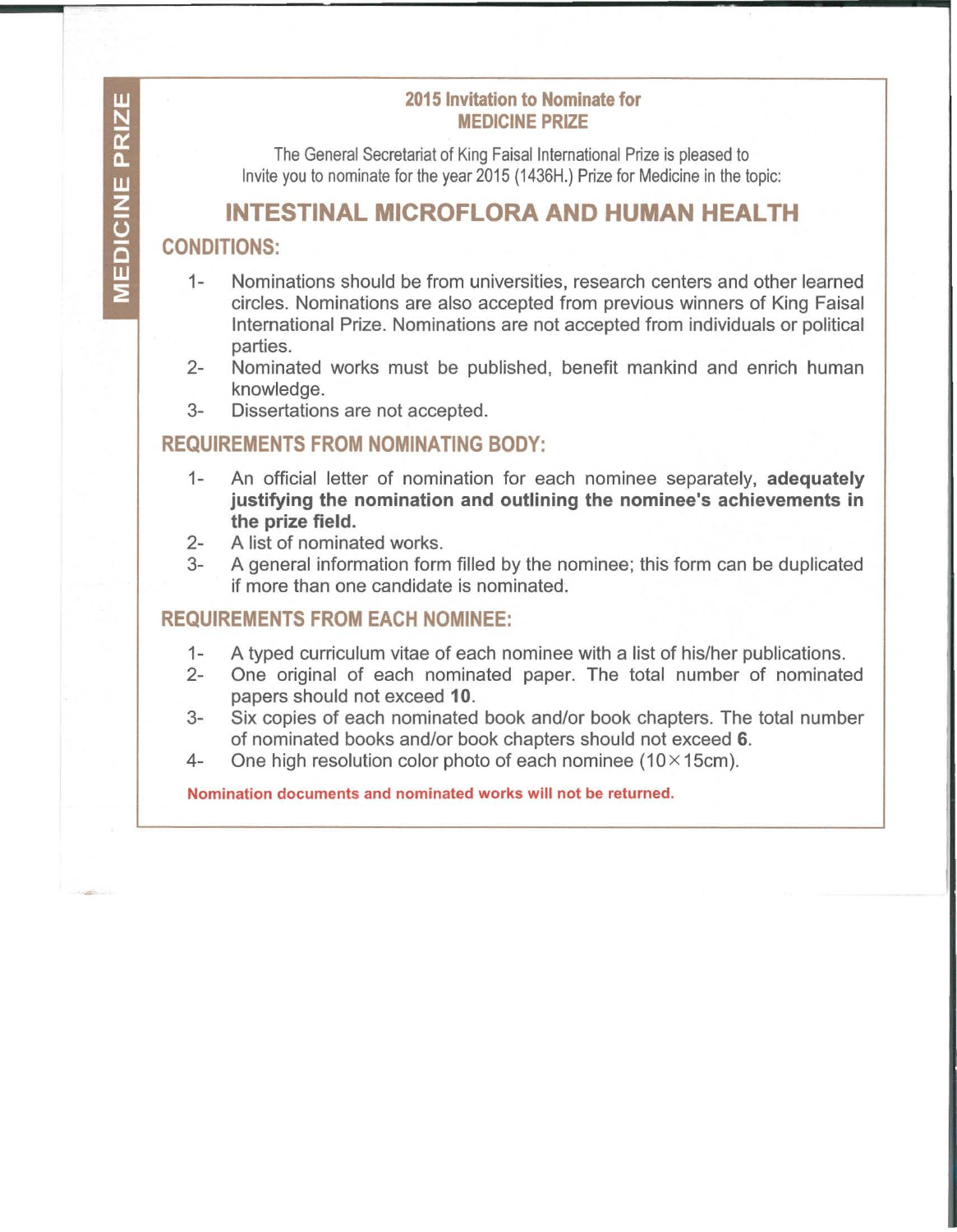#### **PRIZE COMPONENTS:**

- 1- A certificate written in Arabic calligraphy, describing the work for which the winner is awarded the Prize.
- 2- A Commemorative 24-carat, 200-gram gold medallion.
- 3- A sum of SR 750,000 (US\$ 200,000).

#### **REMARKS:**

- 1- Nominations are judged exclusively on the basis of merit.
- . 2- Any nomination not fulfilling all conditions and requirements shall be excluded.
	- 3- More than one winner may share the Prize.
- 4- The decision of the Prize's Selection Committee is final.
- 5- Winners will be announced in **January 2015 (Rabi' Awal 1436H.)** and honored at an official ceremony later in Riyadh.
- 6- All the required documents must be received no later than **May 1, 2014 (2.7.1435H.)** at the following address.

The General Secretariat King Faisal International Prize AI-Khairia Building, King Fahd Road P.O. Box 22476- Riyadh 11495 Saudi Arabia

Tel: (+966 -11) 465 2255- Fax: (+966 -11) 465 8685 E-mail: kfipinfo@kfip.org